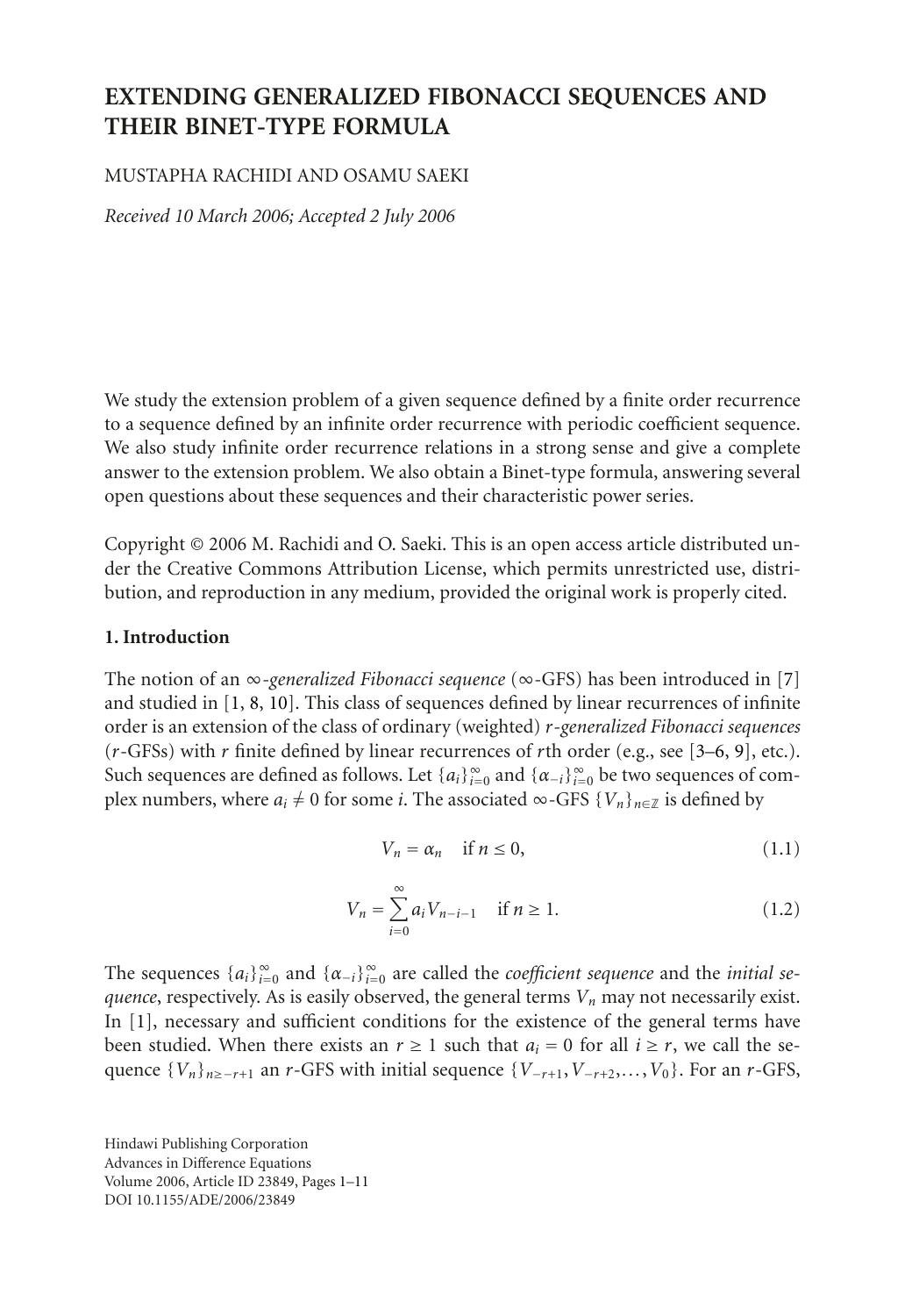the numbering often starts with  $V_1$  instead of  $V_{-r+1}$ . In such a case, all the numberings shift by *r*.

The case where the coefficient sequence  ${a_i}_{i=0}^{\infty}$  is periodic, that is, the case where there exists an  $r \ge 1$  such that  $a_{i+r} = a_i$  for every  $i \ge 0$  is considered in [\[2](#page-10-8)]. It was shown that in such a case, the associated  $\infty$ -GFS is an *r*-GFS associated with the coefficient sequence

<span id="page-1-0"></span>
$$
\{a_0, a_1, \ldots, a_{r-2}, a_{r-1}+1\},\tag{1.3}
$$

and the initial sequence  $\{V_1, V_2, \ldots, V_r\}$ , where  $r \geq 1$ , is the period. Thus, the following problem naturally arises. *Given an <sup>r</sup>-GFS, can one always extend it to an* <sup>∞</sup>*-GFS associated with a periodic coefficient sequence? If it is not always the case, then characterize thoser-GFSs which can be extended to an* ∞*-GFS associated with a periodic coefficient sequence.*

In this paper, we first show that under a mild condition on the coefficients, an *r*-GFS can always be extended to an  $\infty$ -GFS associated with a periodic coefficient sequence [\(Proposition 2.1\)](#page-2-0).

On the other hand, it was shown that a root of the characteristic polynomial of an  $r$ -GFS does not always give an  $\infty$ -GFS associated with a periodic coefficient sequence (see [\[2,](#page-10-8) Example 3.4]). In order to analyze this type of phenomena, in [Section 3,](#page-4-0) we introduce the notion of a strongly  $\infty$ -GFS, imposing the condition [\(1.2\)](#page-0-0) not only for  $n \ge 1$ , but for all  $n \in \mathbb{Z}$ . In a sense, this condition is more natural than requiring the equation only for  $n \geq 1$ , and it has already appeared in [\[7](#page-10-0), Problem 3.11]. The main result of this paper is a characterization theorem of those *<sup>r</sup>*-GFSs which can be extended to a strongly <sup>∞</sup>- GFS associated with a periodic coefficient sequence [\(Theorem 3.2\)](#page-4-1). This gives a complete solution to the problem mentioned above in the case of strongly  $\infty$ -GFSs. The characterization will be given in terms of the zeros of the characteristic polynomial.

As a corollary, we will give a Binet-type formula for such sequences in terms of the roots of the associated characteristic polynomial [\(Corollary 3.7\)](#page-8-0). The characteristic polynomial of an *r*-GFS is closely related to the characteristic power series of the associated periodic coefficient sequence (see [Remark 3.4\)](#page-4-2), and we will see that this Binet-type formula uses only those zeros of the characteristic power series inside the circle of convergence. This gives a positive answer to [\[7](#page-10-0), Problem 4.5] in the case of periodic strongly ∞-GFSs. We will also see that our characterization theorem gives a complete solution to [\[7,](#page-10-0) Problem 3.11] in the case where the coefficient sequence is periodic [\(Corollary 3.8\)](#page-9-0).

#### **2. Extending an** *<sup>r</sup>***-GFS to a periodic** <sup>∞</sup>**-GFS**

Let  ${a_i}_{i=0}^{\infty}$  be a coefficient sequence. If there exists a positive integer *r* such that

<span id="page-1-1"></span>
$$
a_{i+r} = a_i \quad \forall i \ge 0,
$$
\n
$$
(2.1)
$$

then we call the associated sequence  ${V_n}_{n \in \mathbb{Z}}$  defined by [\(1.1\)](#page-0-1) and [\(1.2\)](#page-0-0) a *periodic* ∞-*generalized Fibonacci sequence*. It was shown that in such a case, the subsequence  ${V_n}_{n=1}^{\infty}$  is an *r*-GFS associated with the coefficient sequence [\(1.3\)](#page-1-0) and the initial sequence  ${V_1, V_2, ..., V_r}$  (see [\[2\]](#page-10-8)).

Conversely, suppose that an *r*-GFS  ${V_n}_{n=1}^{\infty}$  associated with the coefficient sequence [\(1.3\)](#page-1-0) is given. We would like to determine whether it can be extended to a periodic ∞-GFS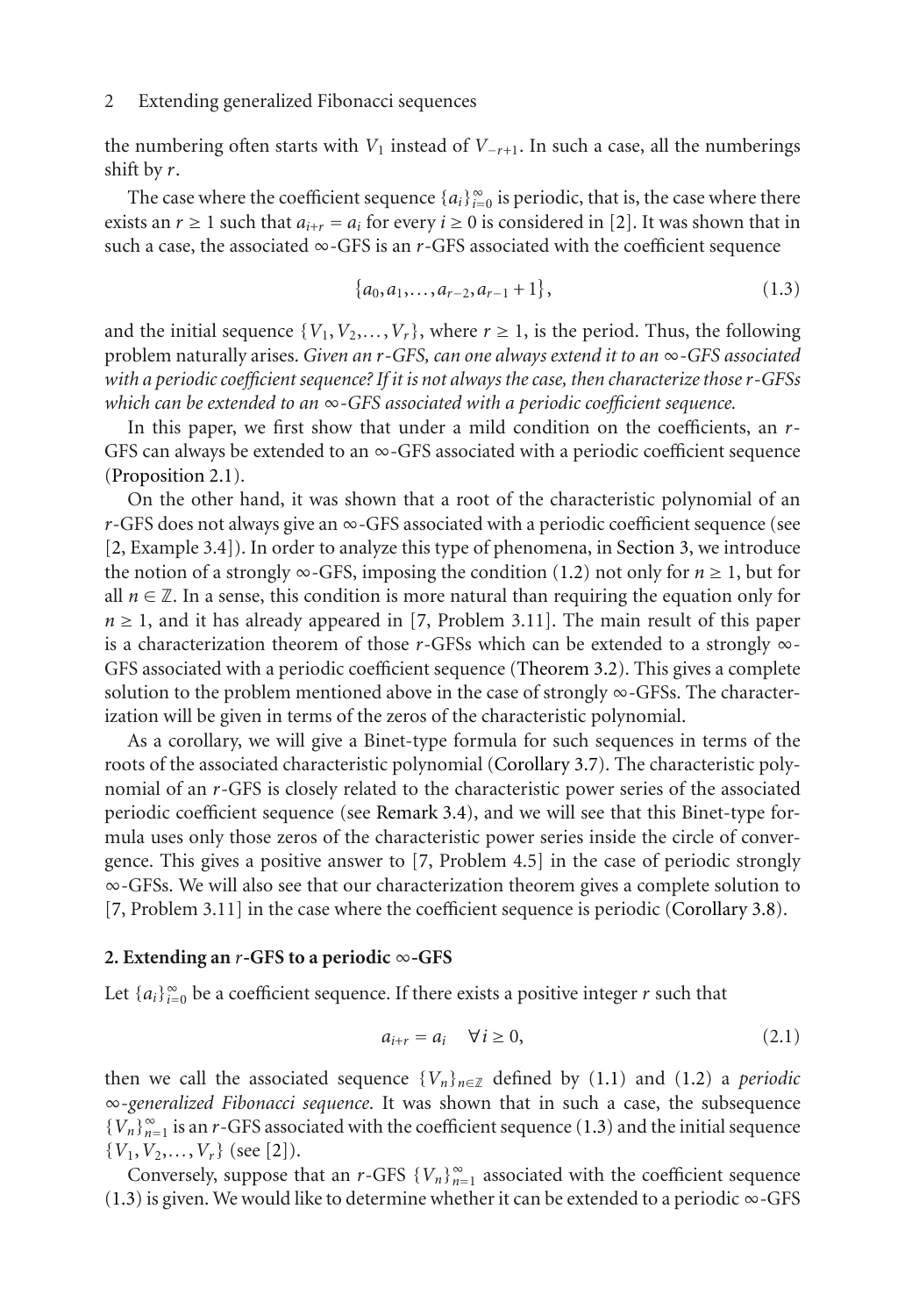associated with the periodic coefficient sequence

$$
\{a_0, a_1, \ldots, a_{r-1}, a_0, a_1, \ldots, a_{r-1}, \ldots\}
$$
\n(2.2)

or not.

Set

<span id="page-2-1"></span>
$$
T(x) = \sum_{i=0}^{r-1} a_i x^{r-1-i}.
$$
 (2.3)

<span id="page-2-0"></span>Then we have the following.

PROPOSITION 2.1. Let  ${V_n}_{n=1}^{\infty}$  *be an r-GFS associated with the coefficient sequence* [\(1.3\)](#page-1-0)*. If*  $T(x)$  *does not have any root*  $\xi \in \mathbb{C}$  *with*  $\xi^r = 1$ *, then there exists a sequence*  $\{V_{-n}\}_{n=0}^{\infty}$  *such that*  ${V_n}_{n \in \mathbb{Z}}$  *is an*  $\infty$ *-GFS associated with the periodic coefficient sequence [\(2.2\)](#page-2-1).* 

*Proof.* In the following, we set  $a_k = a_{k'}$  for  $k \ge r$ , where  $k' \equiv k \pmod{r}$  and  $0 \le k' \le$ *<sup>r</sup>* <sup>−</sup> 1.

Let us consider the following set of *r* linear equations with respect to the variables  $\alpha_0, \alpha_{-1}, \ldots, \alpha_{-r+1}$ :

$$
V_1 = a_0\alpha_0 + a_1\alpha_{-1} + \dots + a_{r-1}\alpha_{-r+1},
$$
  
\n
$$
V_2 = a_0V_1 + a_1\alpha_0 + a_2\alpha_{-1} + \dots + a_{r-1}\alpha_{-r+2} + a_0\alpha_{-r+1},
$$
  
\n
$$
V_3 = a_0V_2 + a_1V_1 + a_2\alpha_0 + a_3\alpha_{-1} + \dots + a_{r-1}\alpha_{-r+3} + a_0\alpha_{-r+2} + a_1\alpha_{-r+1},
$$
  
\n
$$
\vdots
$$
\n(2.4)

$$
V_r = a_0 V_{r-1} + a_1 V_{r-2} + \cdots + a_{r-2} V_1 + a_{r-1} \alpha_0 + a_0 \alpha_{-1} + a_1 \alpha_{-2} + \cdots + a_{r-2} \alpha_{-r+1}.
$$

Set  $I_i = (a_{i-1}, a_i, \ldots, a_{r+i-2})$  for  $i = 1, 2, \ldots, r-1$ . Furthermore, define  $I'_i$  inductively by  $I_1 =$  $I_1'$  and

$$
I'_{i} = a_{0}I'_{i-1} + a_{1}I'_{i-2} + \cdots + a_{i-2}I'_{1} + I_{i}
$$
\n(2.5)

for  $i \geq 2$ . Then the above set of *r* equations can be written as

$$
\begin{pmatrix} V_1 \\ V_2 \\ \vdots \\ V_r \end{pmatrix} = \begin{pmatrix} I'_1 \\ I'_2 \\ \vdots \\ I'_r \end{pmatrix} \begin{pmatrix} \alpha_0 \\ \alpha_{-1} \\ \vdots \\ \alpha_{-r+1} \end{pmatrix} . \tag{2.6}
$$

Since the  $r \times r$  matrices

$$
\begin{pmatrix} I_1' \\ I_2' \\ \vdots \\ I_r' \end{pmatrix}, \qquad A = \begin{pmatrix} I_1 \\ I_2 \\ \vdots \\ I_r \end{pmatrix}
$$
 (2.7)

have the same determinants, the above set of *r* equations has a solution if det  $A \neq 0$ .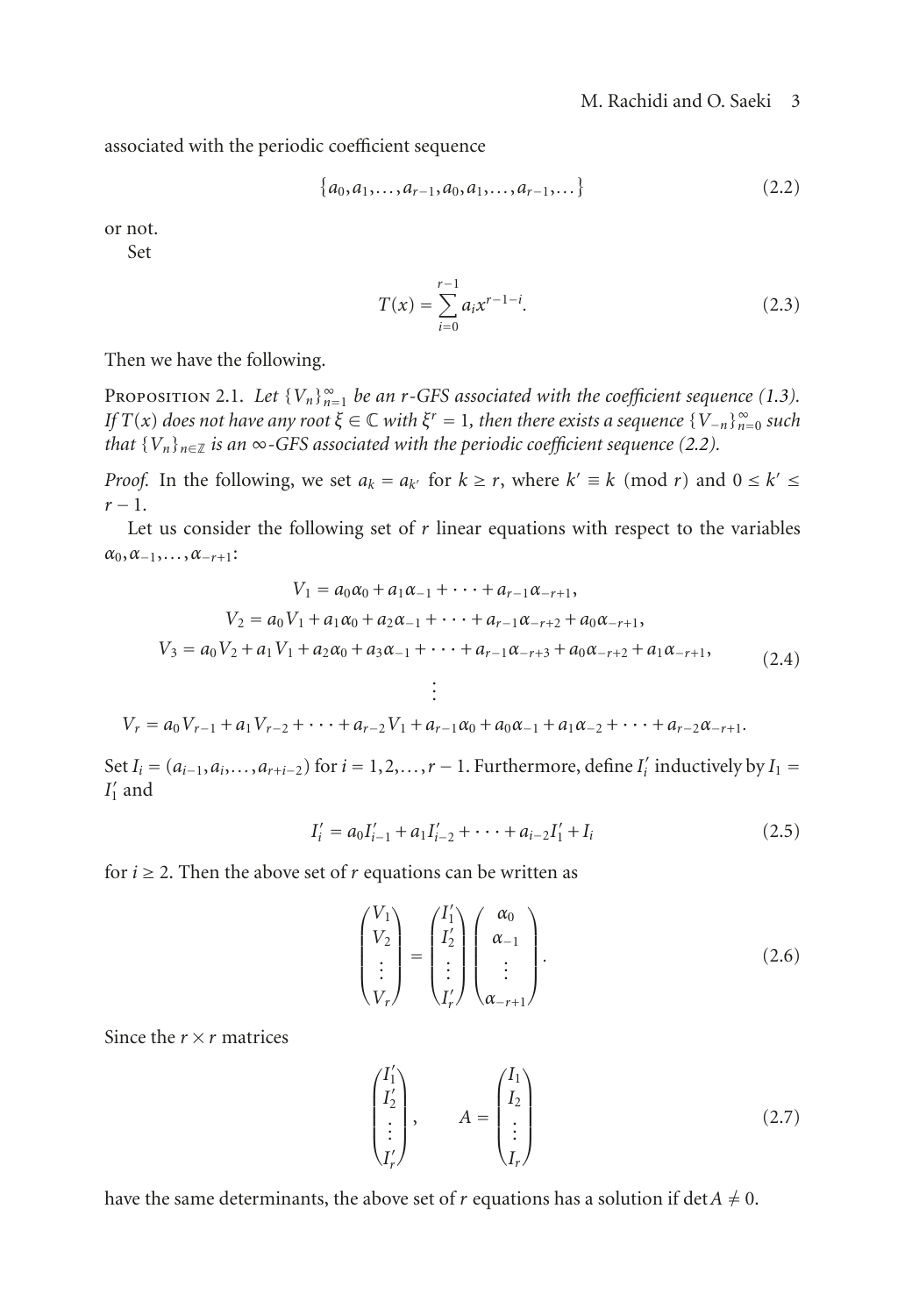On the other hand, by our assumption on  $T(x)$ , we have det $A \neq 0$  (for details, see [\[2,](#page-10-8) the proof of Proposition 2.2]). Therefore, there exist  $\alpha_0, \alpha_{-1}, \ldots, \alpha_{-r+1}$  which satisfy the above set of *r* linear equations.

Set  $V_n = \alpha_n$  for  $n = 0, -1, \ldots, -r + 1$  and  $V_n = 0$  for  $n < -r + 1$ . Let us show that the sequence  ${V_n}_{n \in \mathbb{Z}}$  thus defined is an  $\infty$ -GFS associated with the coefficient sequence [\(2.2\)](#page-2-1).

Since  $\alpha_0, \alpha_{-1}, \ldots, \alpha_{-r+1}$  satisfy the above *r* equations, we see that [\(1.2\)](#page-0-0) is valid for  $n =$ 1,2,...,r. Suppose by induction that [\(1.2\)](#page-0-0) is valid for  $n = 1,2,...,k$  with  $k \ge r$ . Since  ${V_n}_{n=1}^{\infty}$  is an *r*-GFS associated with the coefficient sequence [\(1.3\)](#page-1-0), we have

$$
V_{k+1} = a_0 V_k + a_1 V_{k-1} + \dots + a_{r-2} V_{k-r+2} + (a_{r-1} + 1) V_{k-r+1}
$$
  
=  $a_0 V_k + a_1 V_{k-1} + \dots + a_{r-2} V_{k-r+2} + a_{r-1} V_{k-r+1}$   
+  $(a_0 V_{k-r} + a_1 V_{k-r-1} + \dots)$   
=  $\sum_{i=0}^{\infty} a_i V_{k-i}.$  (2.8)

This shows that [\(1.2\)](#page-0-0) is valid for  $n = k + 1$  as well. Hence the sequence  $\{V_n\}_{n \in \mathbb{Z}}$  is a peri-odic ∞-GFS associated with the coefficient sequence [\(2.2\)](#page-2-1).  $\Box$ 

*Remark 2.2.* As the above proof shows, if the vector  ${}^t(V_1, V_2, \ldots, V_r)$  belongs to the vector space spanned by the *r* vectors  ${}^{t}I_1, {}^{t}I_2, \ldots, {}^{t}I_r$ , then we have the same conclusion without the assumption on  $T(x)$ .

*Remark 2.3.* In the above proposition, we have constructed an extension  $\{V_n\}_{n\in\mathbb{Z}}$  such that  $V_n = 0$  for all  $n < -r + 1$ . If we impose this condition, then the extension is unique as the above proof shows. However, an extension is not unique in general. For example, for  $\alpha_0, \alpha_{-1}, \ldots, \alpha_{-r+1}$  as constructed in the proof, and for arbitrary  $\beta_0, \beta_{-1}, \ldots, \beta_{-r+1}$ , define {*V*−*n*}<sup>∞</sup> *<sup>n</sup>*=<sup>0</sup> by

$$
V_n = \begin{cases} \beta_n, & 0 \ge n \ge -r+1, \\ \alpha_{n+r} - \beta_{n+r}, & -r \ge n \ge -2r+1, \\ 0, & n \le -2r. \end{cases}
$$
 (2.9)

<span id="page-3-0"></span>Then it is easy to see that  ${V_n}_{n \in \mathbb{Z}}$  is also a required extension.

*Example 2.4.* As in [\[2](#page-10-8), Example 3.4], let us consider the coefficients  $a_0 = 4/3$ ,  $a_1 = 1/3$ with *r* = 2. Then the sequence  $\{V_n\}_{n=1}^{\infty}$  with  $V_n = (-2/3)^n$  is an *r*-GFS associated with the coefficient sequence [\(1.3\)](#page-1-0). If we put  $V_0 = -4/5$ ,  $V_{-1} = 6/5$ , and  $V_n = 0$  for  $n < -1$ , then the sequence  $\{V_n\}_{n\in\mathbb{Z}}$  is an  $\infty$ -GFS with respect to the coefficient sequence [\(2.2\)](#page-2-1). Note that the sequence  $\{(-2/3)^n\}_{n\in\mathbb{Z}}$  is *not* an ∞-GFS associated with the coefficient sequence [\(2.2\)](#page-2-1) as pointed out in [\[2](#page-10-8), Example 3.4].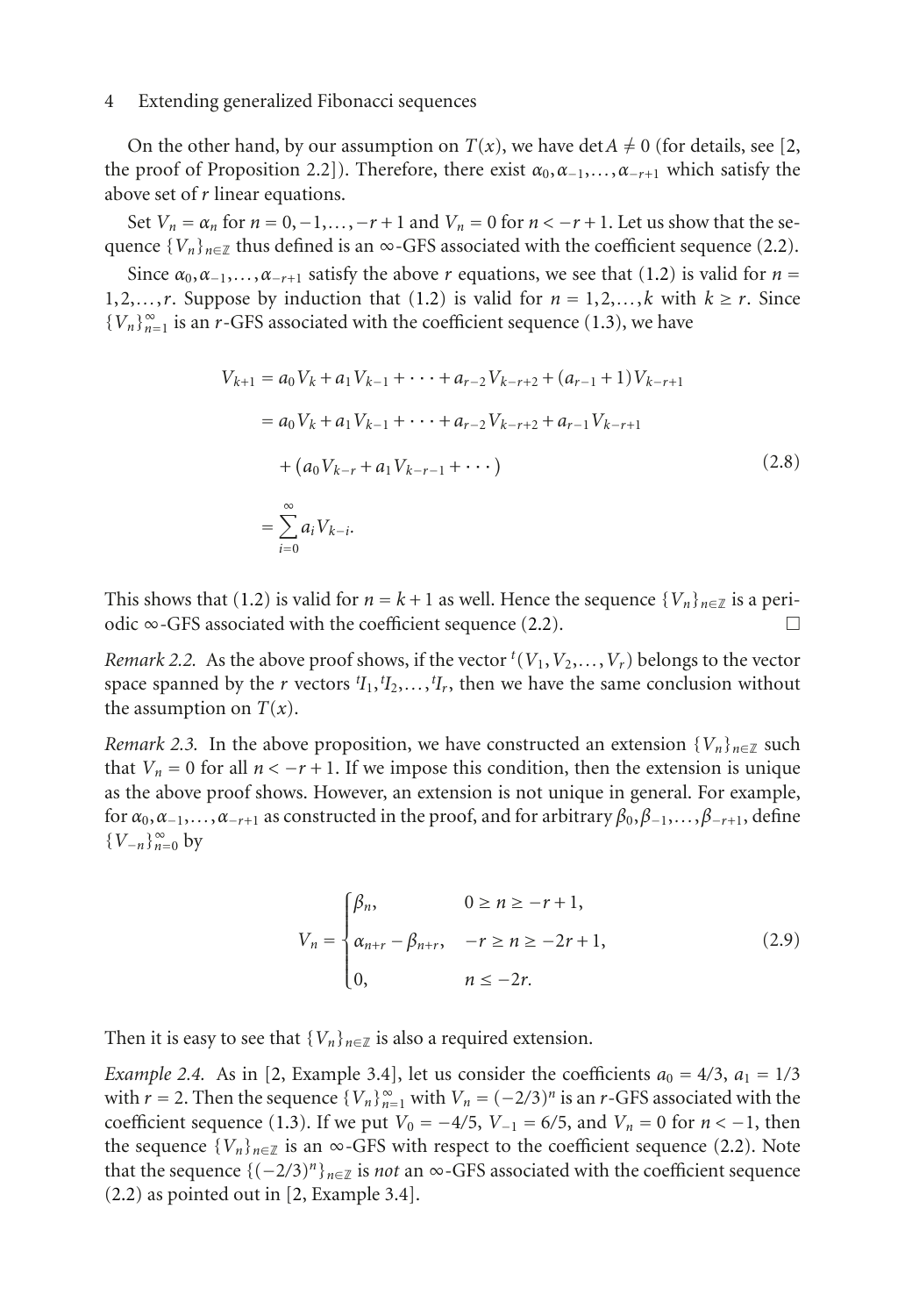#### <span id="page-4-0"></span>**3. Strongly** ∞**-GFSs**

In this section, we introduce the notion of a strongly  $\infty$ -GFS and give a characterization theorem of periodic strongly ∞-GFSs. As a corollary, we give a Binet-type formula for such sequences.

<span id="page-4-6"></span>*Definition 3.1.* A sequence {*Vn*}*n*∈<sup>Z</sup> is called a *strongly* <sup>∞</sup>*-generalized Fibonacci sequence* (strongly ∞-GFS) if [\(1.2\)](#page-0-0) holds for all  $n \in \mathbb{Z}$ . Note that this notion already appeared in [\[7,](#page-10-0) Problem 3.11].

Let us consider an *r*-GFS  ${V_n}_{n=1}^{\infty}$  associated with the coefficient sequence [\(1.3\)](#page-1-0). Let  $P(x)$  be the associated characteristic polynomial given by

$$
P(x) = x^{r} - a_0 x^{r-1} - a_1 x^{r-2} - \dots - a_{r-2} x - (a_{r-1} + 1).
$$
 (3.1)

For the moment, let us assume the condition

<span id="page-4-3"></span>
$$
a_{r-1} \neq -1. \tag{3.2}
$$

We denote by  $\lambda_i$ ,  $1 \le i \le k$ , the roots of  $P(x)$  with  $|\lambda_i| > 1$ , and by  $\lambda'_j$ ,  $1 \le j \le \ell$ , the roots of  $P(x)$  with  $0 < |\lambda'_j| \le 1$ . We assume that they are mutually distinct and denote by  $m_i \ge 1$ and  $m'_j \ge 1$  the multiplicities of the roots  $\lambda_i$  and  $\lambda'_j$ , respectively. Note that

<span id="page-4-4"></span>
$$
\sum_{i=1}^{k} m_i + \sum_{j=1}^{\ell} m'_j = r.
$$
 (3.3)

Since  ${V_n}_{n=1}^{\infty}$  is an *r*-GFS associated with the coefficient sequence [\(1.3\)](#page-1-0) with  $a_{r-1}$  + 1  $\neq$  0, there exist complex numbers  $\alpha_{i,s}$  and  $\alpha'_{j,t}$  such that

$$
V_n = \sum_{i=1}^k \sum_{s=0}^{m_i-1} \alpha_{i,s} n^s \lambda_i^n + \sum_{j=1}^\ell \sum_{t=0}^{m'_j-1} \alpha'_{j,t} n^t (\lambda'_j)^n
$$
 (3.4)

holds for all  $n \ge 1$  by the Binet-type formula (for details see, e.g., [\[4](#page-10-9)]).

<span id="page-4-1"></span>Then we have the following characterization theorem of those *r*-GFSs which can be extended to a periodic strongly ∞-GFS.

**THEOREM 3.2.** Suppose that the condition [\(3.2\)](#page-4-3) above holds. The sequence  $\{V_n\}_{n=1}^{\infty}$  given by *[\(3.4\)](#page-4-4)* can be extended to a strongly ∞-GFS  ${V_n}_{n \in \mathbb{Z}}$  associated with the periodic coefficient *sequence* [\(2.2\)](#page-2-1) *if and only if*  $\alpha'_{j,t} = 0$  *for all j and all t.* 

*Example 3.3.* Let us consider the coefficient sequence as in [Example 2.4.](#page-3-0) Then  $\lambda_1 = 2$  and  $\lambda_2 = -2/3$  are the roots of the characteristic polynomial *P*(*x*), which is of degree 2. Then the sequence  $\{2^n\}_{n\in\mathbb{Z}}$  is a periodic strongly ∞-GFS, while  $\{(-2/3)^n\}_{n\in\mathbb{Z}}$  is not.

<span id="page-4-2"></span>*Remark 3.4.* Consider the characteristic power series  $Q(z)$  associated with the coefficient sequence  ${a_i}_{i=0}^\infty$  defined by

<span id="page-4-5"></span>
$$
Q(z) = 1 - \sum_{i=0}^{\infty} a_i z^{i+1}
$$
 (3.5)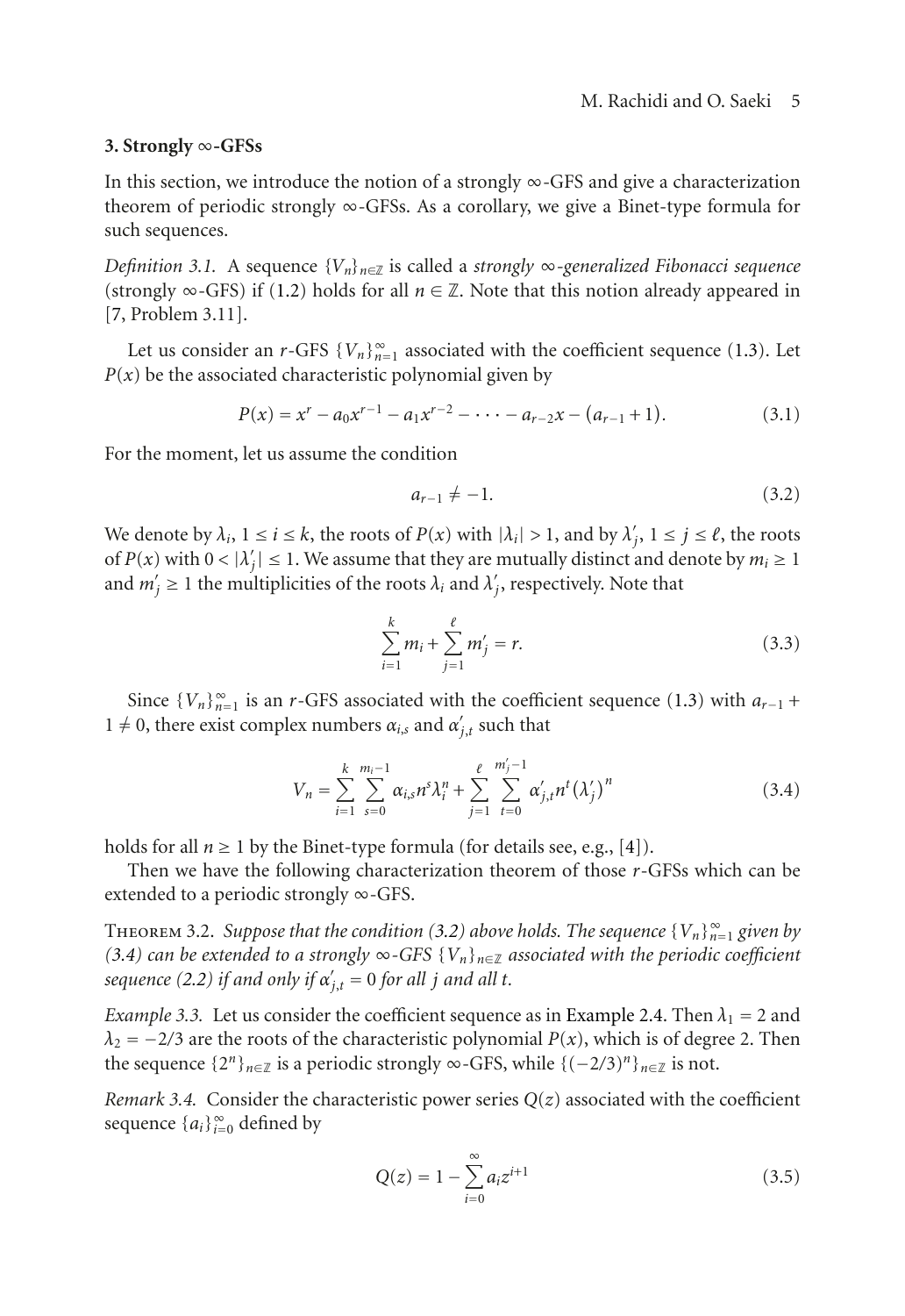(see [\[1](#page-10-1), Section 6]). If the sequence  ${a_i}_{i=0}^{\infty}$  satisfies [\(2.1\)](#page-1-1), then  $Q(z)$  converges for  $|z| < 1$ and the equality

$$
Q(x^{-1}) = \frac{P(x)}{x^r - 1}
$$
 (3.6)

holds (see [\[2](#page-10-8)]). Furthermore, by [\[2\]](#page-10-8),  $\lambda_i$  are exactly the inverses of the zeros of the power series  $Q(z)$  which lie inside the circle of convergence, and  $m_i$  coincides with the order of the zero  $\lambda_i^{-1}$ .

*Proof of [Theorem 3.2.](#page-4-1)* In the following, we use the notation  $\{a_i\}_{i=0}^{\infty}$  as in the proof of [Proposition 2.1.](#page-2-0)

Let us first assume that  $\alpha'_{j,t} = 0$  for all *j* and all *t*. In order to show that the sequence  ${V_n}_{n \in \mathbb{Z}}$  given by [\(3.4\)](#page-4-4) for all  $n \in \mathbb{Z}$  is a strongly  $\infty$ -GFS associated with the periodic coefficient sequence [\(2.2\)](#page-2-1), let us consider the sequence  $\{W_n\}_{n\in\mathbb{Z}}$  with  $W_n = n^s \lambda^n$ , where *λ* is a root of  $P(x)$  with  $|\lambda| > 1$  with multiplicity *m* and  $0 \le s \le m - 1$ . Since it is an *r*-GFS associated with the coefficient sequence [\(1.3\)](#page-1-0), for every  $n \in \mathbb{Z}$  and  $N > 0$ , we have

$$
W_{n+1} = a_0 W_n + a_1 W_{n-1} + \dots + a_{r-2} W_{n-r+2} + (a_{r-1} + 1) W_{n-r+1}
$$
  
\n
$$
= a_0 W_n + a_1 W_{n-1} + \dots + a_{r-2} W_{n-r+2} + a_{r-1} W_{n-r+1} + W_{n-r+1}
$$
  
\n
$$
= a_0 W_n + a_1 W_{n-1} + \dots + a_{r-2} W_{n-r+2} + a_{r-1} W_{n-r+1}
$$
  
\n
$$
+ a_0 W_{n-r} + a_1 W_{n-r-1} + \dots
$$
  
\n
$$
+ a_{r-2} W_{n-r+2} + (a_{r-1} + 1) W_{n-2r+1}
$$
  
\n
$$
= \dots = \sum_{i=0}^{Nr-1} a_i W_{n-i} + W_{n-Nr+1}.
$$
  
\n(3.7)

Note that

$$
\lim_{N \to \infty} W_{n-Nr+1} = \lim_{N \to \infty} (n - Nr + 1)^s \lambda^{n-Nr+1} = 0
$$
\n(3.8)

holds, since  $|\lambda| > 1$  and  $r > 0$ . Therefore, we have

$$
W_{n+1} = \sum_{i=0}^{\infty} a_i W_{n-i},
$$
\n(3.9)

where the series on the right-hand side converges. Hence the sequence  $\{W_n\}_{n\in\mathbb{Z}}$  is a strongly ∞-GFS associated with the periodic coefficient sequence [\(2.2\)](#page-2-1).

Therefore, if  $\alpha'_{j,t} = 0$  for all *j* and all *t*, then the sequence  $\{V_n\}_{n \in \mathbb{Z}}$  given by [\(3.4\)](#page-4-4) for all *n* ∈ ℤ is a strongly ∞-GFS associated with the periodic coefficient sequence [\(2.2\)](#page-2-1).

Conversely, suppose that the sequence  ${V_n}_{n=1}^{\infty}$  can be extended to a periodic strongly  $\infty$ -GFS { $V_n$ }<sub>n∈Z</sub> associated with the coefficient sequence [\(2.2\)](#page-2-1). Let us first show that then *Vn* should be given by [\(3.4\)](#page-4-4) even for *n <* 0.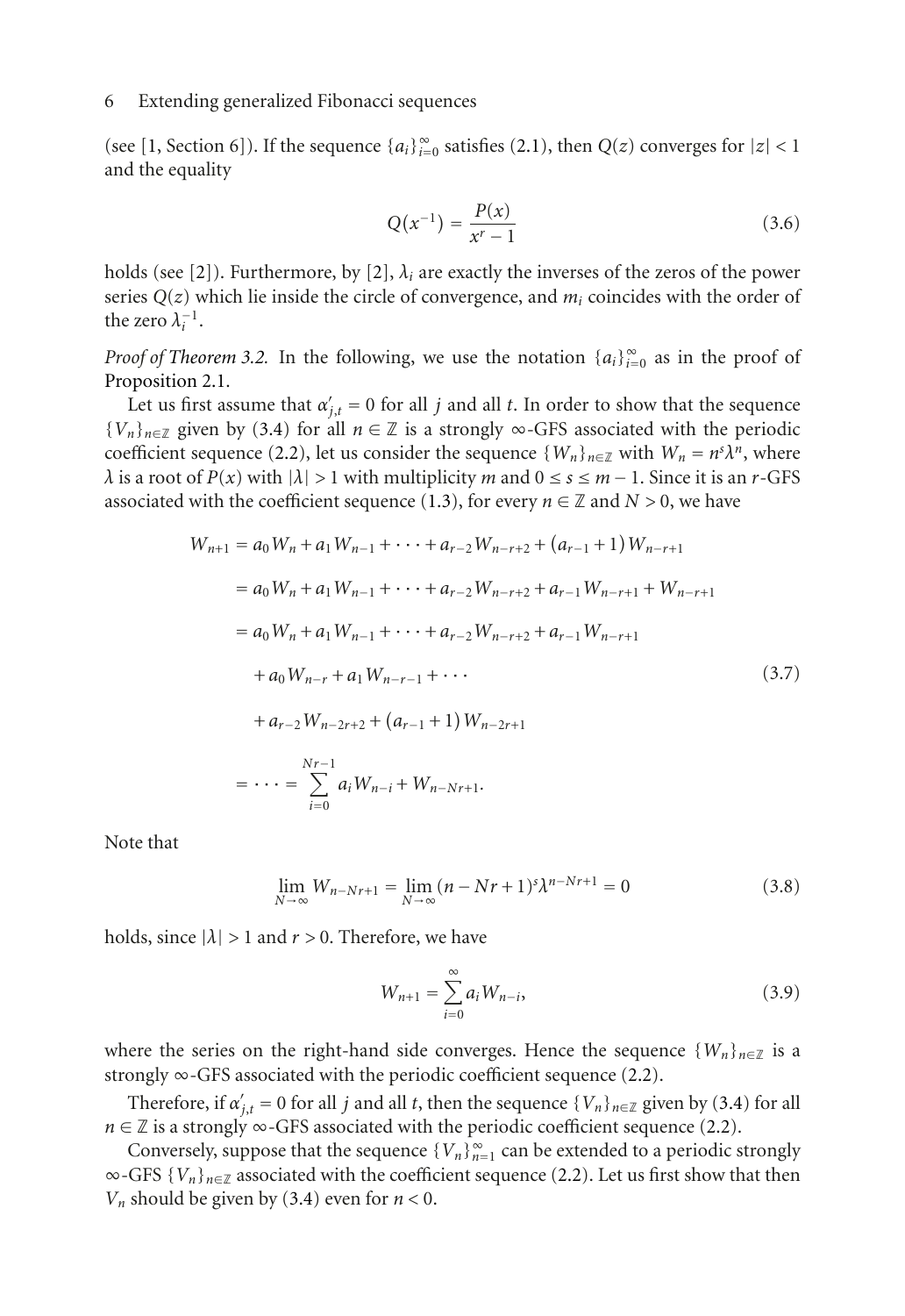Let us fix an arbitrary negative integer *h*. First, note that the sequence  $\{V_n\}_{n=h}^{\infty}$  is an *r*-GFS with respect to the coefficient sequence [\(1.3\)](#page-1-0), since  ${V_n}_{n \in \mathbb{Z}}$  is a *strongly* ∞-GFS. Therefore, there exist complex numbers  $\beta_{i,s}$  and  $\beta'_{j,t}$  such that

$$
V_n = \sum_{i=1}^{k} \sum_{s=0}^{m_i-1} \beta_{i,s} n^s \lambda_i^n + \sum_{j=1}^{\ell} \sum_{t=0}^{m'_j-1} \beta'_{j,t} n^t (\lambda'_j)^n
$$
 (3.10)

holds for all  $n \ge h$ . Since the sequences  $\{n^s \lambda_i^n\}_{n=0}^{\infty}$   $(1 \le i \le k, 0 \le s \le m_i - 1)$  and  ${n<sup>t</sup>(\lambda'_j)^n}$ <sup>2</sup> $_{n=0}^{\infty}$  (1 ≤ *j* ≤  $\ell$ , 0 ≤ *t* ≤ *m*<sup>'</sup><sub>j</sub> − 1) are linearly independent over the complex numbers, we see that  $\beta_{i,s} = \alpha_{i,s}$  and  $\beta'_{j,t} = \alpha'_{j,t}$  for all *i*, *s*, *j*, and *t*. Therefore, *V<sub>n</sub>* with  $h \le n < 0$ should be given by [\(3.4\)](#page-4-4). Since *h* is an arbitrary negative integer, we see that every  $V_n$  with  $n < 0$  should be given by  $(3.4)$ .

We set

$$
A_n = \sum_{i=1}^k \sum_{s=0}^{m_i-1} \alpha_{i,s} n^s \lambda_i^n, \qquad B_n = \sum_{j=1}^\ell \sum_{t=0}^{m'_j-1} \alpha'_{j,t} n^t (\lambda'_j)^n.
$$
 (3.11)

Since  $V_n$  exists for all  $n \in \mathbb{Z}$ , the series

$$
\sum_{i=0}^{\infty} a_{i+n-1} V_{-i} = \sum_{i=1}^{\infty} a_{i+n-1} (A_{-i} + B_{-i})
$$
\n(3.12)

converges for all *n* ≥ 1 by [\[1](#page-10-1)]. It is easy to see that the series  $\sum_{i=0}^{\infty} a_{i+n-1}A_{-i}$  converges (absolutely). Hence, the series  $\sum_{i=0}^{\infty} a_{i+n-1}B_{-i}$  should also converge. In particular, we have  $\lim_{i\to\infty} a_{i+n-1}B_{-i} = 0$  for all  $n \ge 1$ . Since the coefficient sequence is periodic and  $a_i \ne 0$  for some  $a_i$ , we should have  $\lim_{i\to\infty} B_{-i} = 0$ .

Hence, it suffices to prove the following.

<span id="page-6-0"></span>LEMMA 3.5. Let  $\lambda'_1, \ldots, \lambda'_\ell$  be distinct complex numbers such that  $0 < |\lambda'_j| \le 1$  for all  $1 \le j \le k$  $l$ . Let  $m'_j$  be positive integers,  $1 \le j \le l$ . If

$$
\lim_{i \to \infty} \sum_{j=1}^{\ell} \left( \sum_{t=0}^{m'_j - 1} \alpha'_{j,t} (-i)^t \right) (\lambda'_j)^{-i} = 0
$$
\n(3.13)

*for complex numbers*  $\alpha'_{j,t}$ *, then*  $\alpha'_{j,t} = 0$  *for all*  $1 \leq j \leq \ell$  *and all*  $0 \leq t \leq m'_j - 1$ *. Proof.* We will prove the lemma by induction on  $\ell$ . When  $\ell = 1$ , we have

$$
B_{-i} = \left(\sum_{t=0}^{m_1'-1} \alpha_{1,t}'(-i)^t\right) (\lambda_1')^{-i}.
$$
 (3.14)

Suppose that  $\alpha'_{1,t} \neq 0$  for some *t*. Let  $\widetilde{t}$  be the largest *t* with  $\alpha'_{1,t} \neq 0$ . Then we have

$$
\lim_{i \to \infty} \left| \sum_{t=0}^{m_1'-1} \alpha'_{1,t}(-i)^t \right| = \begin{cases} +\infty & \text{if } \widetilde{t} > 0, \\ |\alpha'_{1,0}| \ (\neq 0) & \text{if } \widetilde{t} = 0, \end{cases}
$$
 (3.15)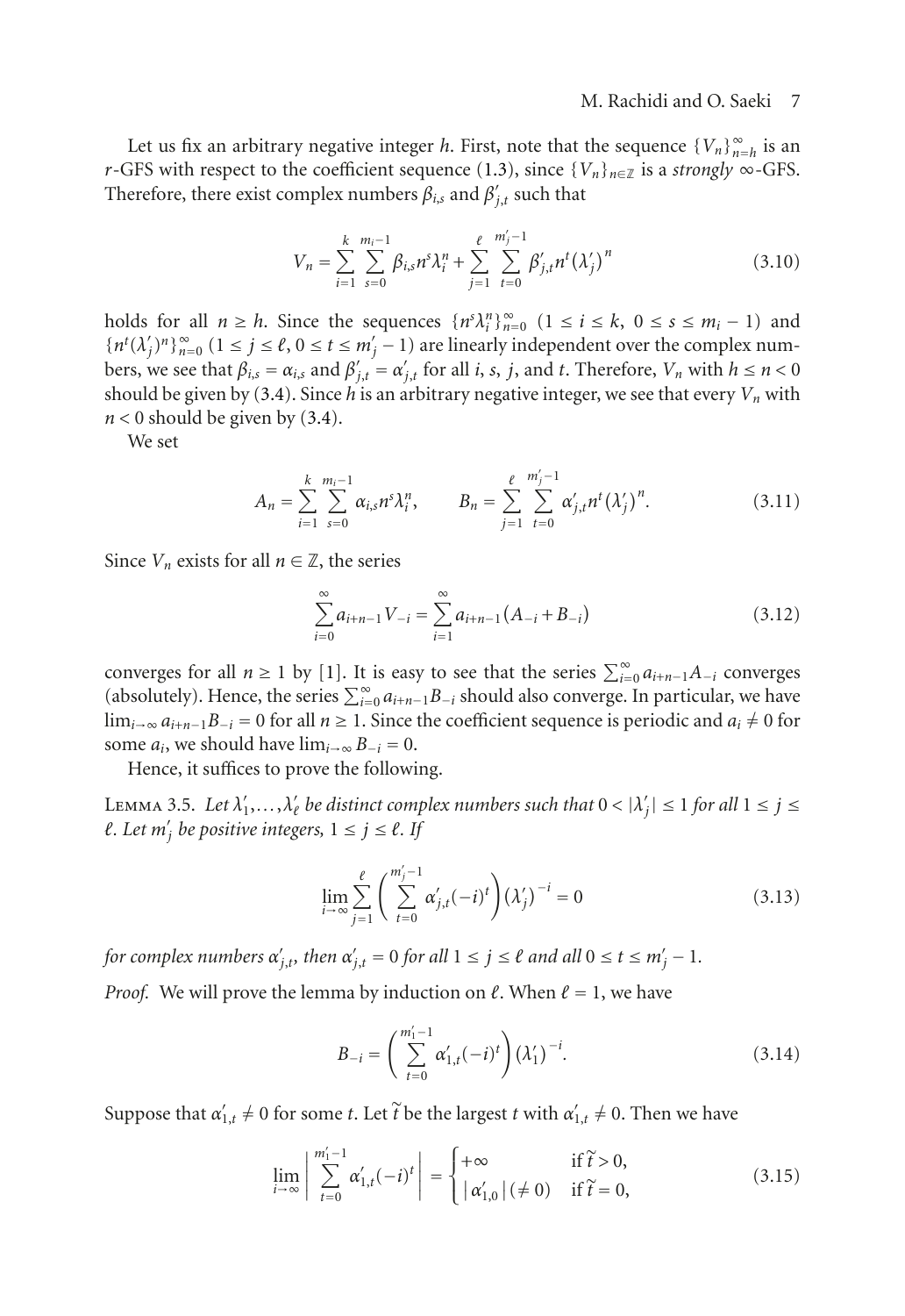and hence we have  $\lim_{i\to\infty} |B_{-i}| = +\infty$  or  $|\alpha'_{1,0}|$ , since  $|\lambda'_1| \leq 1$ . This is a contradiction. So, the assertion is valid for  $\ell = 1$ .

Suppose now that  $\ell \geq 2$  and that the assertion is true for  $\ell - 1$ . We may assume that  $|\lambda'_{\ell}| \le |\lambda'_{j}|$  for all  $1 \le j \le \ell - 1$  and that  $m'_{\ell} \ge m'_{j}$  for all *j* with  $|\lambda'_{\ell}| = |\lambda'_{j}|$ . Since

$$
\lim_{i \to \infty} B_{-i} = \lim_{i \to \infty} \sum_{j=1}^{\ell} \left( \sum_{t=0}^{m'_j - 1} \alpha'_{j,t}(-i)^t \right) (\lambda'_j)^{-i} = 0,
$$
\n(3.16)

we have

$$
0 = \lim_{i \to \infty} \frac{1}{(-i)^{m'_{\ell}-1}} \sum_{j=1}^{\ell} \left( \sum_{t=0}^{m'_{j}-1} \alpha'_{j,t}(-i)^{t} \right) \left( \frac{\lambda'_{\ell}}{\lambda'_{j}} \right)^{i}
$$
  
\n
$$
= \lim_{i \to \infty} \left[ \sum_{j=1}^{\ell-1} \left( \sum_{t=0}^{m'_{j}-1} \alpha'_{j,t}(-i)^{t-m'_{\ell}+1} \right) \left( \frac{\lambda'_{\ell}}{\lambda'_{j}} \right)^{i} + \left( \sum_{t=0}^{m'_{\ell}-1} \alpha'_{\ell,t}(-i)^{t-m'_{\ell}+1} \right) \right].
$$
\n(3.17)

Set

$$
\Lambda = \{ 1 \le j \le \ell - 1 : |\lambda'_j| = |\lambda'_\ell| \}, \qquad \widetilde{\Lambda} = \{ j \in \Lambda : m'_j = m'_\ell \}. \tag{3.18}
$$

Note that for *j* with  $|\lambda'_{\ell}| < |\lambda'_{j}|$ , we have

$$
\lim_{i \to \infty} \left( \sum_{t=0}^{m'_j - 1} \alpha'_{j,t} (-i)^{t - m'_\ell + 1} \right) \left( \frac{\lambda'_{\ell}}{\lambda'_j} \right)^i = 0.
$$
\n(3.19)

Therefore, we obtain

$$
\lim_{i \to \infty} \left[ \sum_{j \in \Lambda} \left( \sum_{t=0}^{m'_j - 1} \alpha'_{j,t} (-i)^{t - m'_\ell + 1} \right) \left( \frac{\lambda'_{\ell}}{\lambda'_{j}} \right)^{i} + \left( \sum_{t=0}^{m'_\ell - 1} \alpha'_{\ell,t} (-i)^{t - m'_\ell + 1} \right) \right] = 0. \tag{3.20}
$$

Furthermore, we have

$$
\lim_{i \to \infty} \sum_{t=0}^{m_{\ell}'-1} \alpha'_{\ell,t}(-i)^{t-m_{\ell}'+1} = \alpha'_{\ell,m_{\ell}'-1},
$$
\n(3.21)

and for all  $j \in \Lambda - \widetilde{\Lambda}$ , we have

$$
\lim_{i \to \infty} \sum_{t=0}^{m'_j - 1} \alpha'_{j,t} (-i)^{t - m'_\ell + 1} = 0.
$$
\n(3.22)

Therefore, we obtain

$$
\lim_{i \to \infty} \sum_{j \in \widetilde{\Lambda}} \left( \sum_{t=0}^{m_{\ell}'-1} \alpha'_{j,t}(-i)^{t-m_{\ell}'+1} \right) \left( \frac{\lambda'_{\ell}}{\lambda'_{j}} \right)^{i} = \lim_{i \to \infty} \sum_{j \in \widetilde{\Lambda}} \alpha'_{j,m_{\ell}'-1} \left( \frac{\lambda'_{\ell}}{\lambda'_{j}} \right)^{i} = -\alpha'_{\ell,m_{\ell}'-1}.
$$
 (3.23)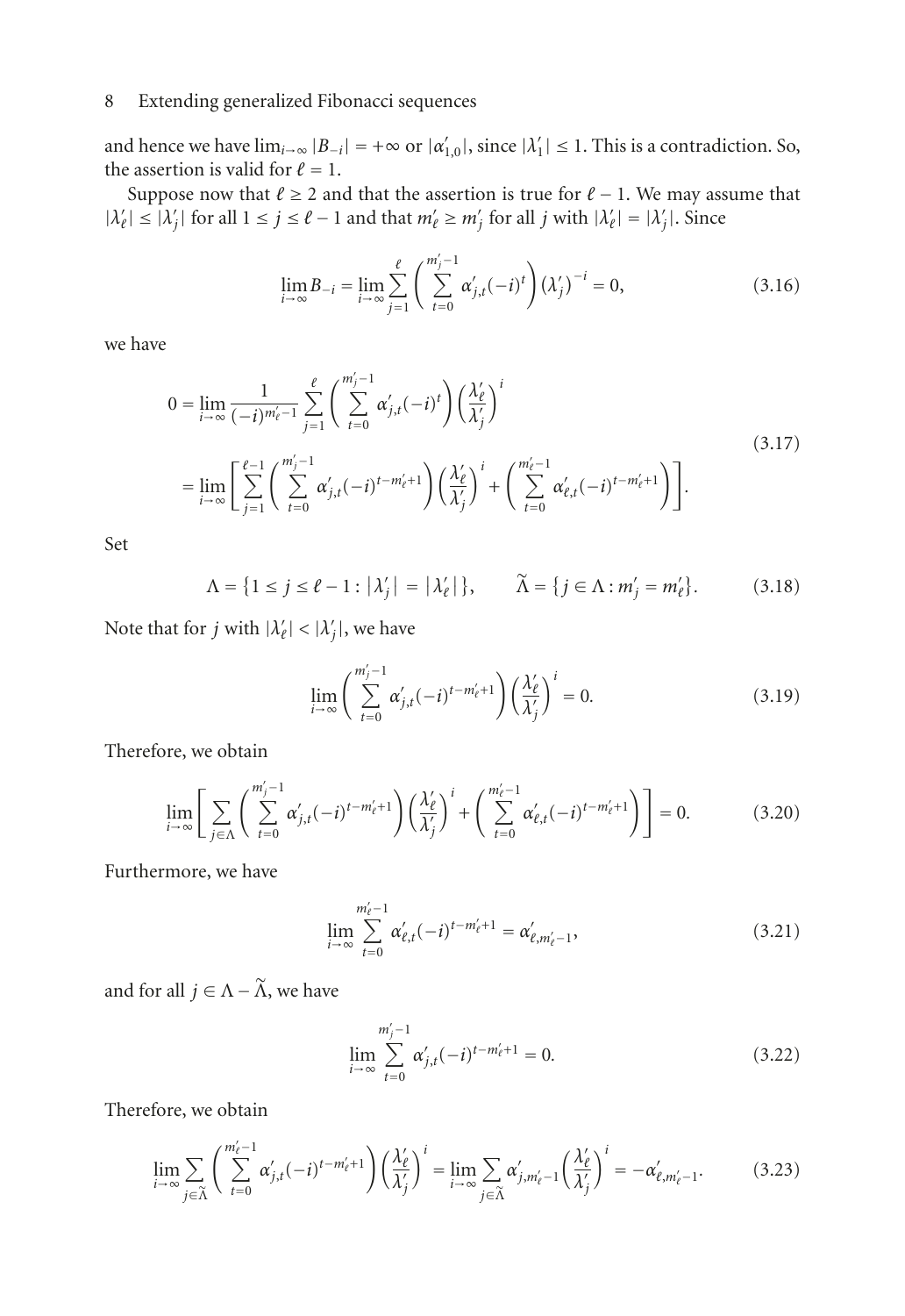If we set

$$
b_i = \sum_{j \in \widetilde{\Lambda}} \alpha'_{j,m'_\ell-1} \left(\frac{\lambda'_\ell}{\lambda'_j}\right)^i, \tag{3.24}
$$

then this implies that

$$
\lim_{i \to \infty} (b_{i+1} - b_i) = \lim_{i \to \infty} \sum_{j \in \tilde{\Lambda}} \alpha'_{j, m'_\ell - 1} \left( \frac{\lambda'_\ell}{\lambda'_j} - 1 \right) \left( \frac{\lambda'_\ell}{\lambda'_j} \right)^i = 0,
$$
\n(3.25)

and hence that

$$
\lim_{i \to \infty} \sum_{j \in \tilde{\Lambda}} \alpha'_{j,m'_\ell-1} \left(\frac{\lambda'_\ell}{\lambda'_j}\right)^i = 0.
$$
\n(3.26)

Note that  $|\lambda'_{\ell}/\lambda'_{j}| = 1$ . Since the number of elements of  $\widetilde{\Lambda}$  is strictly smaller than  $\ell$ , we have, by our induction hypothesis, that  $\alpha'_{j,m'_e-1} = 0$  for all  $j \in \widetilde{\Lambda}$ .

Repeating this procedure finitely many times, we can finally show that  $\alpha'_{j,t} = 0$  for all  $1 \le j \le \ell$  and all  $0 \le t \le m_j - 1$ . This completes the proof of [Lemma 3.5.](#page-6-0)

This completes the proof of [Theorem 3.2.](#page-4-1)  $\Box$ 

<span id="page-8-1"></span>*Remark 3.6.* If the condition [\(3.2\)](#page-4-3) is not satisfied, then  $V_n$ ,  $n \ge 1$ , may not be given by [\(3.4\)](#page-4-4). More precisely, let *r'* be the largest integer with *r'* < *r* such that  $a_{r'-1} \neq 0$ , and set  $u = r - r' + 1$ . If such an  $a_{r'-1}$  does not exist, then set  $r' = 0$ . Then the sequence  $\{V_n\}_{n=u}^{\infty}$ is an *r'*-GFS, and the terms  $V_n$  with  $1 \le n \le u$  may not satisfy [\(3.4\)](#page-4-4), where a "0-GFS" conventionally means the sequence that is constantly zero.

<span id="page-8-0"></span>As a corollary to [Theorem 3.2,](#page-4-1) we have a Binet-type formula for periodic strongly ∞- GFSs as follows, where we do not assume the condition [\(3.2\)](#page-4-3) any more.

COROLLARY 3.7. Let  ${V_n}_{n \in \mathbb{Z}}$  be a periodic strongly  $\infty$ -GFS associated with the periodic *coefficient sequence [\(2.2\)](#page-2-1). Then*

$$
V_n = \sum_{i=1}^{k} \sum_{s=0}^{m_i - 1} \alpha_{i,s} n^s \lambda_i^n
$$
 (3.27)

*for all*  $n \in \mathbb{Z}$  *for some complex numbers*  $\alpha_{i,s}$ *, where*  $\lambda_i$  *are the inverses of the zeros of the characteristic power series given by [\(3.5\)](#page-4-5)* and satisfy  $|\lambda_i| > 1$ .

In other words, the roots of  $P(x)$  whose moduli are less than or equal to 1 do not appear in the formula. In view of [Remark 3.4,](#page-4-2) [Corollary 3.7](#page-8-0) gives a positive solution to [\[7,](#page-10-0) Problem 4.5] for periodic strongly ∞-GFSs. In order to get a Binet-type formula, we should not take the zeros of an analytic continuation of  $Q(z)$ , but take the zeros of  $Q(z)$ inside the circle of convergence.

*Proof of [Corollary 3.7.](#page-8-0)* If the condition [\(3.2\)](#page-4-3) is satisfied, then the conclusion follows immediately from [Theorem 3.2.](#page-4-1)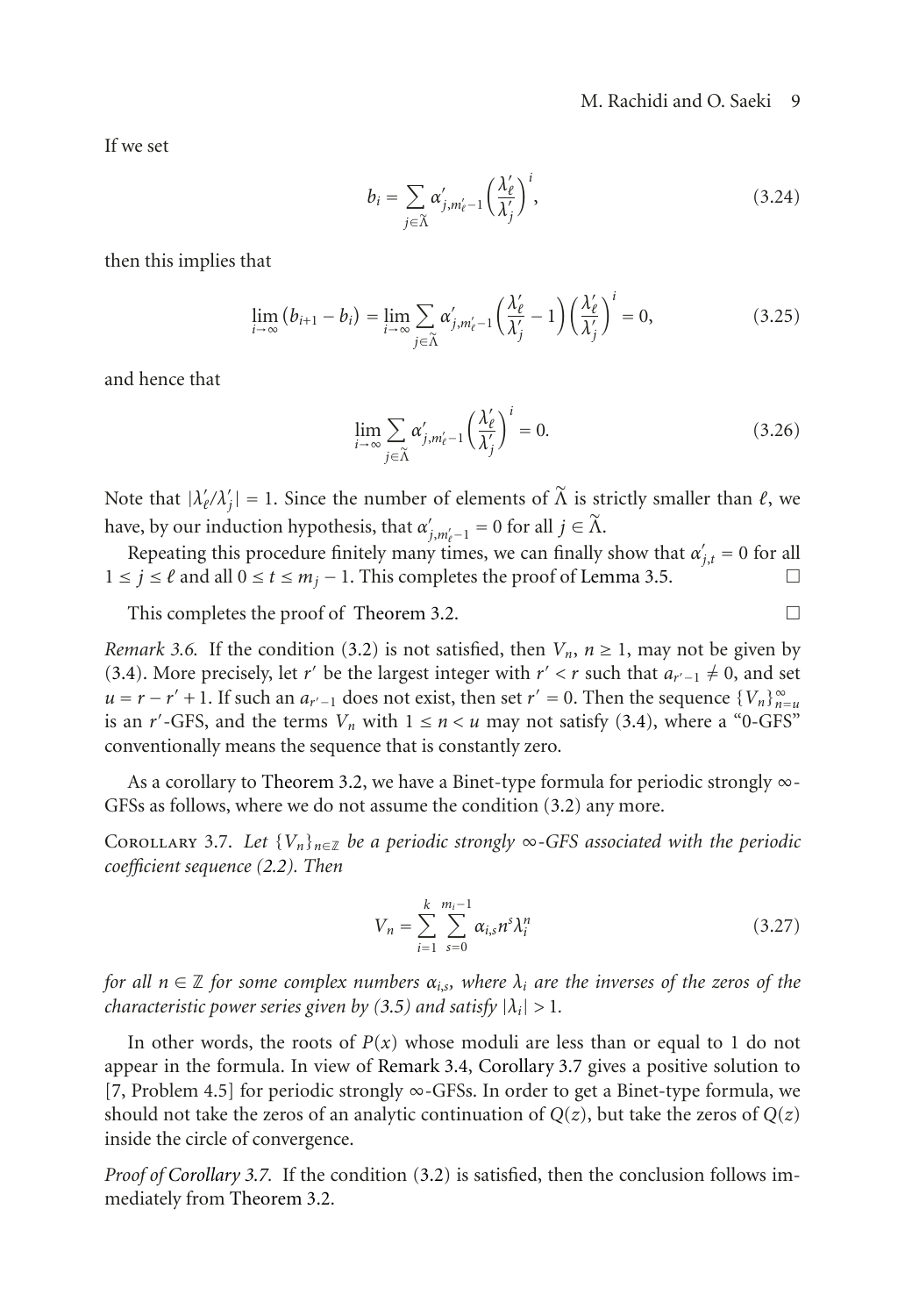Suppose that the condition  $(3.2)$  is not satisfied. Take the integer  $r'$  as in [Remark 3.6.](#page-8-1) Let us first assume that  $r' > 0$ . Since  $\{V_n\}_{n \in \mathbb{Z}}$  is a periodic strongly  $\infty$ -GFS associated with the coefficient sequence [\(2.2\)](#page-2-1), the sequence  ${V_n}_{n=h}^{\infty}$  is an *r'*-GFS associated with the coefficient sequence

<span id="page-9-1"></span>
$$
\{a_0, a_1, \ldots, a_{r'-1}\}\tag{3.28}
$$

for any  $h \in \mathbb{Z}$  by [\[2\]](#page-10-8). Therefore,  $V_n$ ,  $n \ge 1$ , can be expressed as in [\(3.4\)](#page-4-4), where  $\lambda_i$  and  $\lambda'_j$ are the roots of the characteristic polynomial associated with the truncated coefficient sequence [\(3.28\)](#page-9-1). Then the argument in the proof of [Theorem 3.2](#page-4-1) can be applied to prove the desired conclusion.

If  $r' = 0$ , then  $a_0 = a_1 = \cdots = a_{r-2} = 0$  and  $a_{r-1} = -1$ . In this case, the sequence {*V<sub>n</sub>*}<sub>*n*∈Z</sub> is easily seen to be constantly zero. Hence the conclusion trivially holds. This completes the proof.  $\Box$ completes the proof.

In fact, we have the following characterization of strongly  $\infty$ -GFSs associated with a periodic coefficient sequence, which follows from the proof of [Theorem 3.2](#page-4-1) together with [Corollary 3.7.](#page-8-0)

<span id="page-9-0"></span>COROLLARY 3.8. *A sequence*  ${V_n}_{n \in \mathbb{Z}}$  *is a strongly*  $\infty$ -GFS associated with the periodic co*efficient sequence [\(2.2\)](#page-2-1) if and only if*

$$
V_n = \sum_{i=1}^{k} \sum_{s=0}^{m_i - 1} \alpha_{i,s} n^s \lambda_i^n
$$
 (3.29)

*holds for all*  $n \in \mathbb{Z}$  *for some complex numbers*  $\alpha_{i,s}$ *, where*  $\lambda_i$  *are the inverses of the zeros of the characteristic power series given by [\(3.5\)](#page-4-5) and satisfy*  $|\lambda_i| > 1$ *.* 

Note that [Corollary 3.8](#page-9-0) gives a complete solution to [\[7,](#page-10-0) Problem 3.11] in the case where the coefficient sequence is periodic.

*Remark 3.9.* As has been observed in [\[2,](#page-10-8) Remark 2.5], the subsequence  ${V_n}_{n=1}^{\infty}$  of a periodic ∞-GFS  ${V_n}_{n \in \mathbb{Z}}$  can be considered as a  $kr$ -GFS with respect to the coefficient sequence  $\{a_0, \ldots, a_{kr-2}, a_{kr-1} + 1\}$ , where *k* is an arbitrary positive integer. Let *P*<sup>(*k*)</sup> be the associated characteristic polynomial. Then we have

$$
P^{(k)}(x) = x^{kr} - a_0 x^{kr-1} - \dots - a_{kr-2} x - (a_{kr-1} + 1)
$$
  
=  $x^{kr} - 1 - (a_0 x^{r-1} + \dots + a_{r-1}) \frac{x^{kr} - 1}{x^r - 1}$  (3.30)  
=  $\frac{x^{kr} - 1}{x^r - 1} P(x)$ .

Thus the roots of  $P = P^{(1)}$  are also roots of  $P^{(k)}$ . The other roots of  $P^{(k)}$  are all *kr*th roots of unity and these roots do not appear in the Binet-type formula according to [Corollary 3.7.](#page-8-0)

Let us end this section by posing a problem, which is closely related to [\[7](#page-10-0), Problem 3.11].